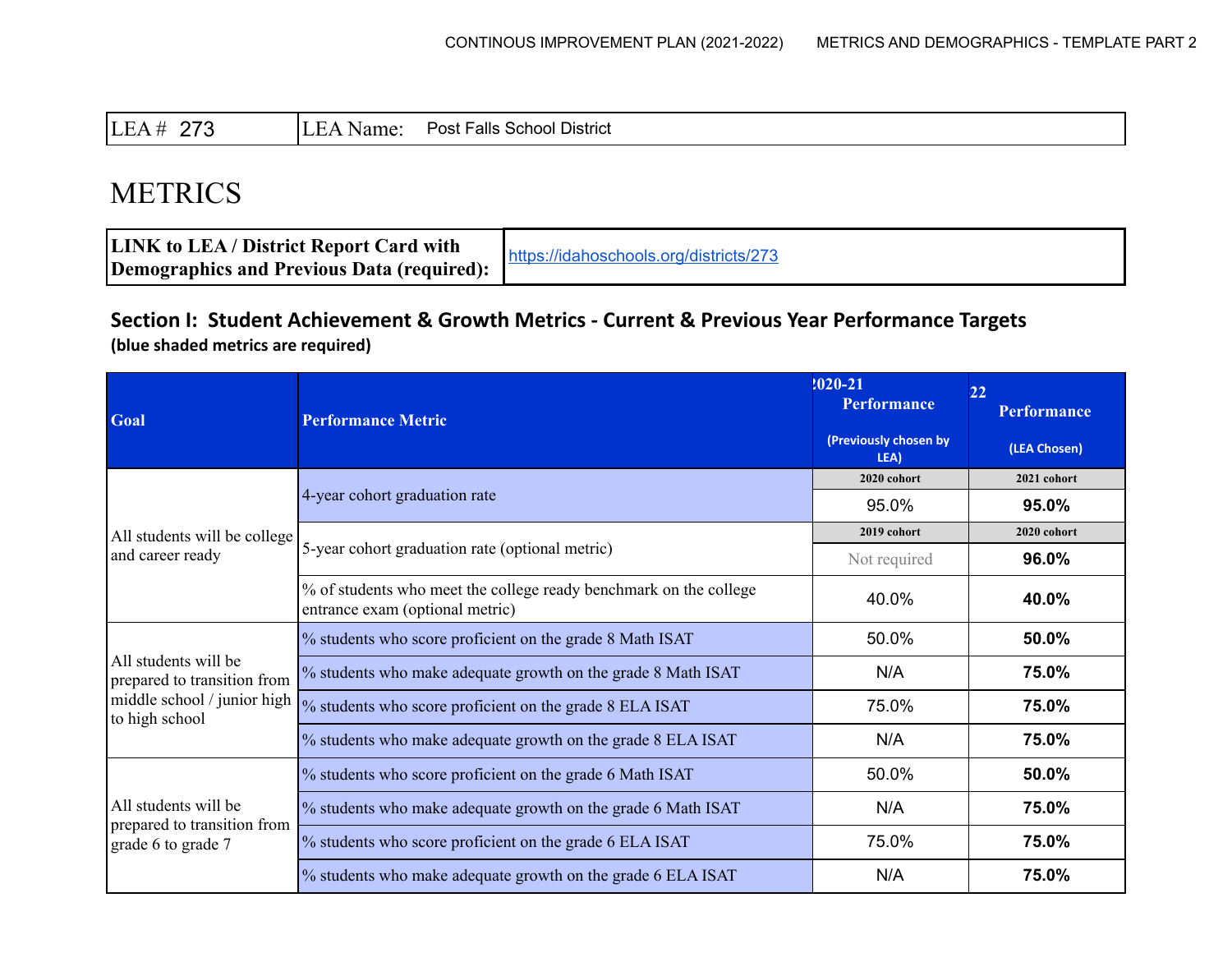| <b>Goal</b>                                                                                         | <b>Performance Metric</b>                                      | 2020-21<br><b>Performance</b><br>(Previously chosen by<br>LEA) | $D21-22$<br><b>Performance</b><br>(LEA Chosen) |
|-----------------------------------------------------------------------------------------------------|----------------------------------------------------------------|----------------------------------------------------------------|------------------------------------------------|
| All students will<br>demonstrate the reading<br>readiness needed to<br>transition to the next grade | % students who score proficient on the Kindergarten Spring IRI | 65.0%                                                          | 60.0%                                          |
|                                                                                                     | % students who score proficient on the Grade 1 Spring IRI      | 70.0%                                                          | 65.0%                                          |
|                                                                                                     | % students who score proficient on the Grade 2 Spring IRI      | 79.0%                                                          | 70.0%                                          |
|                                                                                                     | % students who score proficient on the Grade 3 Spring IRI      | 78.0%                                                          | 75.0%                                          |
|                                                                                                     | % students who score proficient on the Grade 4 ELA ISAT        | N/A                                                            | 60.0%                                          |
|                                                                                                     | % students who make adequate growth on the Grade 4 ELA ISAT    | N/A                                                            | 80.0%                                          |

# **Section II: Literacy Proficiency & Growth Metrics - Current & Previous Year Targets (Section II data is required)**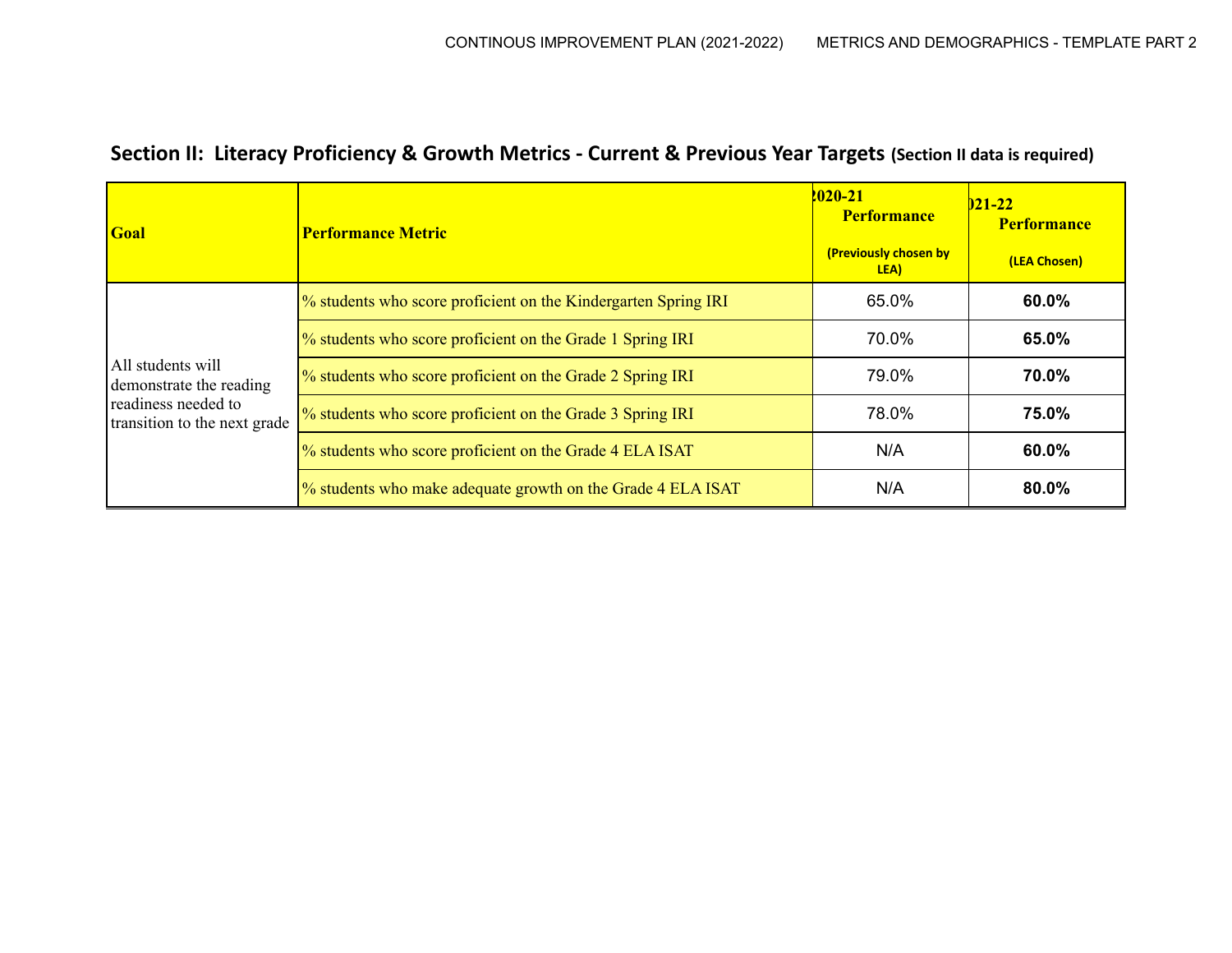# **Section III: How LEA Measures Progress Towards Literacy Goals and Targets (required)**

Instructions: To indicate how your LEA intends to measure your progress towards your literacy goals and targets, you may choose to complete either Section III.A **or** Section III.B. Section III.A allows you to identify at least one LEA Chosen Performance Metric (note that it must be distinctly different than the metrics listed in Sections I and II), which may be consistent with previously chosen LEA chosen metrics. Section III.B allows you to address your plan to measure progress through a short narrative.

| Section III.A: Measuring Literacy Progress - LEA Chosen Performance Metrics (at least 1)    |                                                           |                                       |                                                 |  |  |  |
|---------------------------------------------------------------------------------------------|-----------------------------------------------------------|---------------------------------------|-------------------------------------------------|--|--|--|
| <b>Performance Metric</b>                                                                   | ΖI<br><b>Performance</b><br>(previously chosen by<br>LEA) | 21<br><b>esults</b><br>(if available) | $21 - 22$<br><b>Performance</b><br>(LEA Chosen) |  |  |  |
| % of students who scored proficient or advanced on the ELA section of<br>the 3rd Grade ISAT | 59.0%                                                     | 50.00%                                | 60.0%                                           |  |  |  |
| % of students who scored proficient or advanced on the ELA section of<br>the 4th Grade ISAT | 59.0%                                                     | 54.00%                                | 60.0%                                           |  |  |  |
| % of students who scored proficient or advanced on the ELA section of<br>the 5th Grade ISAT | 65.0%                                                     | 62.00%                                | 65.0%                                           |  |  |  |
|                                                                                             |                                                           |                                       |                                                 |  |  |  |

#### **Section III.B: Narrative on Measuring Literacy Progress**

Instructions: If you are choosing to use section III.B to address the Section III requirement, please use the box below to provide a brief narrative describing how your LEA is measuring your progress towards your LEA's literacy goals and targets. Please note that your description must include measurements that are distinctly *different* than those required in Sections I and II, above.

**N/A**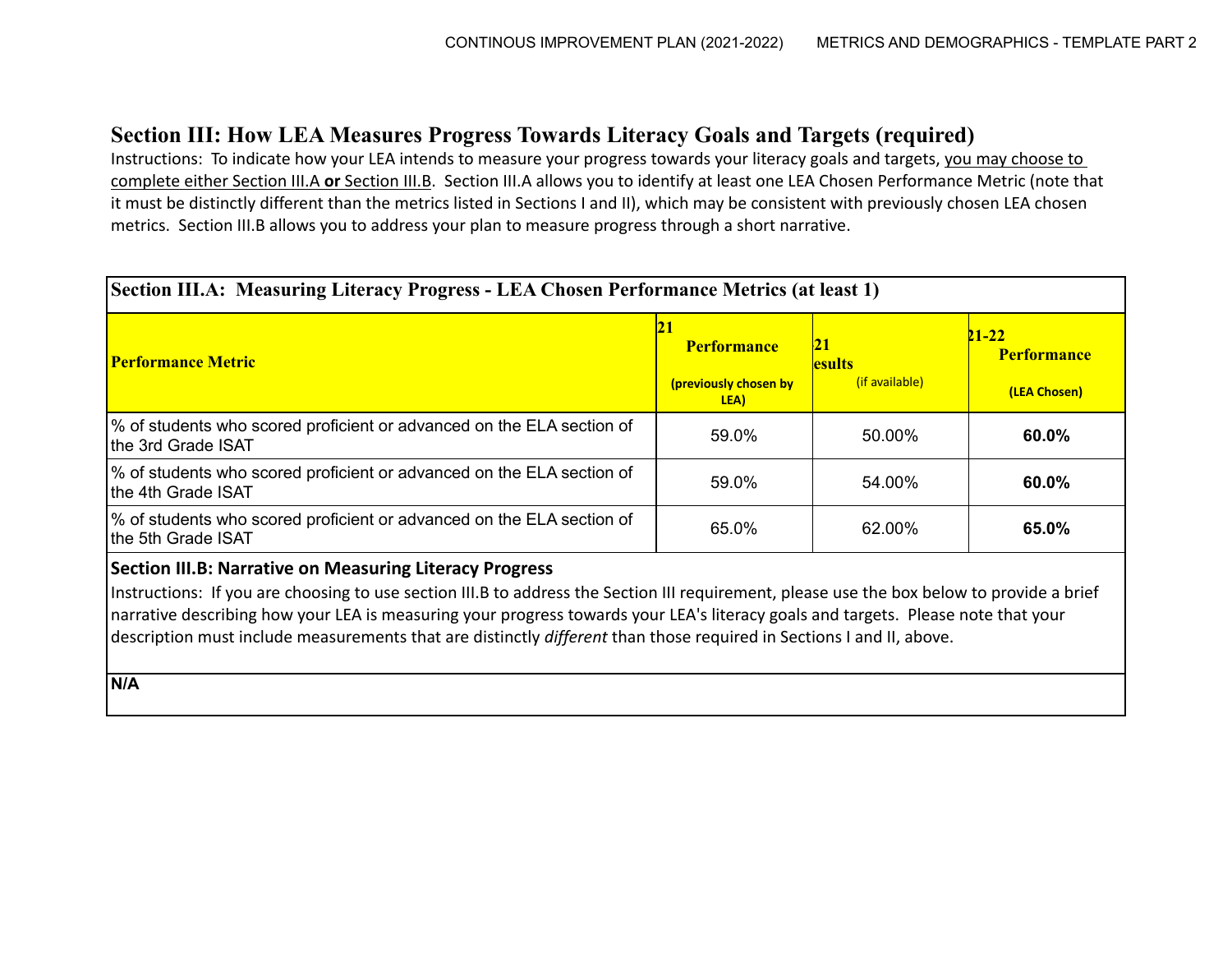# **Section IV: College and Career Advising and Mentoring Performance Metrics (Section IV data is required)**

| Goal                                             | <b>Performance Metric</b>                                                                    | 21<br><b>Performance</b><br>(previously chosen by<br>LEA) |             | 21 <br>esults   |             | $-22$<br><b>Performance</b><br>(LEA Chosen) |
|--------------------------------------------------|----------------------------------------------------------------------------------------------|-----------------------------------------------------------|-------------|-----------------|-------------|---------------------------------------------|
| All students will be college<br>and career ready | # of HS students who graduate with an associate's<br>degree or a CTE certificate             | 15                                                        |             | 43              |             | 45                                          |
|                                                  | % of students with learning plans created and<br>reviewed in 8th grade                       | 8th grade                                                 | 100.0%      | 8th grade       | 100.0%      | 100.0%                                      |
|                                                  | % of students whose learning plans are reviewed<br>annually by grade level                   | 9th grade                                                 | 100.0%      | 9th grade       | 100.0%      | 100.0%                                      |
|                                                  |                                                                                              | 10th grade                                                | 100.0%      | 10th grade      | 100.0%      | 100.0%                                      |
|                                                  |                                                                                              | 11th grade                                                | 100.0%      | 11th grade      | 100.0%      | 100.0%                                      |
|                                                  |                                                                                              | 12th grade                                                | 100.0%      | 12th grade      | 100.0%      | 100.0%                                      |
|                                                  | # students who Go On to a form of postsecondary<br>education within 1 year of HS graduation  | <b>Enrolled</b>                                           | 2019 cohort | <b>Enrolled</b> | 2020 cohort |                                             |
|                                                  |                                                                                              | 177                                                       | 369         | 122             | 349         | Not Required                                |
|                                                  | % students who Go On to a form of postsecondary<br>education within 1 year of HS graduation  | 48.0%                                                     |             | 35.0%           |             | 50.0%                                       |
|                                                  | # students who Go On to a form of postsecondary<br>education within 2 years of HS graduation | <b>Enrolled</b>                                           | 2018 cohort | <b>Enrolled</b> | 2019 cohort | Not Required                                |
|                                                  |                                                                                              | 165                                                       | 317         | 187             | 359         |                                             |
|                                                  | % students who Go On to a form of postsecondary<br>education within 2 years of HS graduation |                                                           | 52.1%       |                 | 52.1%       | 55.0%                                       |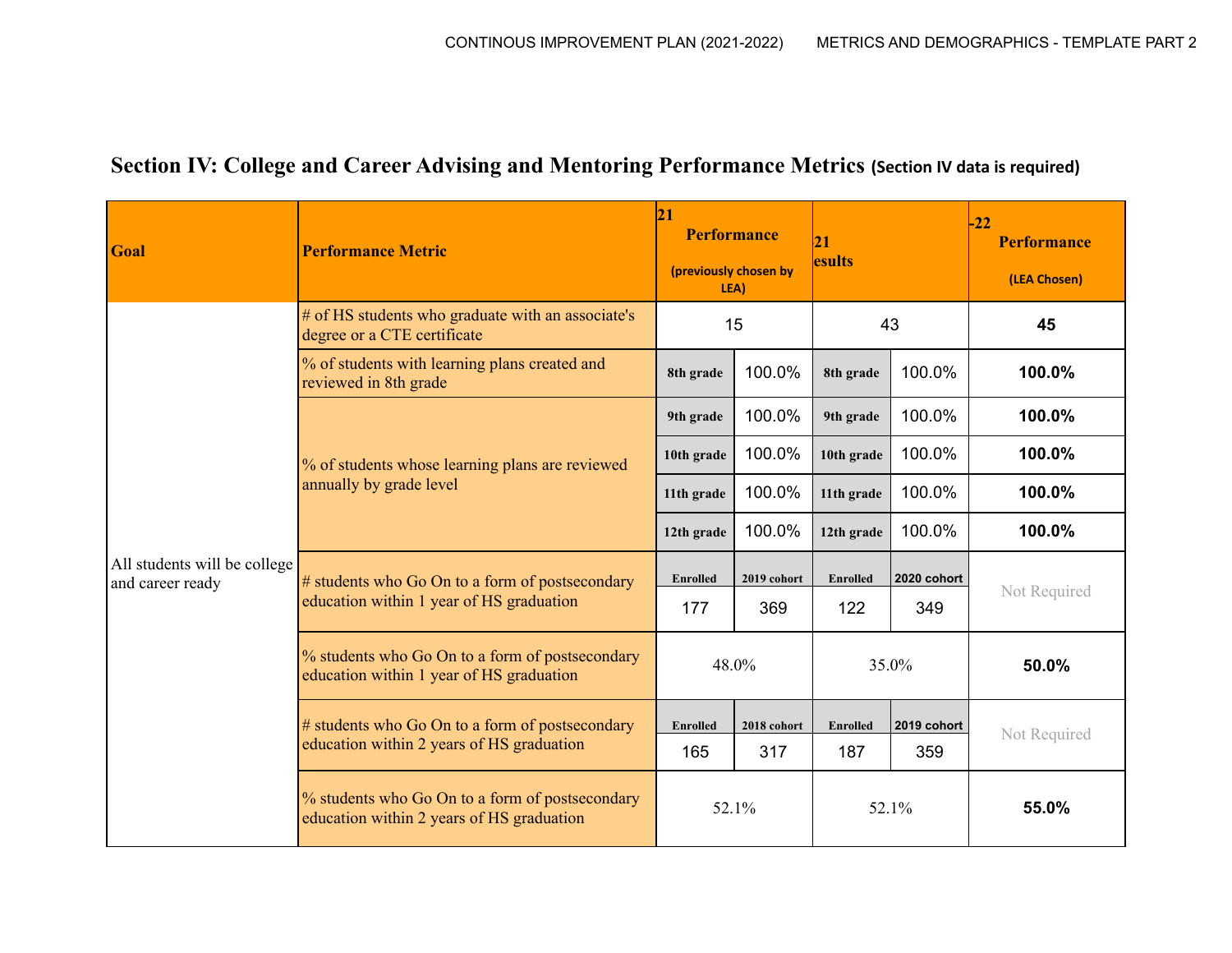# **Section V: How LEA Measures Progress Towards College & Career Advising & Mentoring Goals (required)** Instructions: To

indicate how your LEA intends to measure your progress towards your college and career advising and mentoring goals and targets, you may choose to complete either Section V.A **or** Section V.B. Section V.A allows you to identify at least one LEA Chosen Performance Metric (note that it must be distinctly different than the metrics listed in Sections I and IV), which may be consistent with previously chosen LEA chosen metrics. Section V.B allows you to address your plan to measure progress through a short narrative.

| Section V.A: College and Career Advising - LEA Chosen Performance Metrics (at least 1) |                                                             |                                       |                                                 |  |  |  |  |
|----------------------------------------------------------------------------------------|-------------------------------------------------------------|---------------------------------------|-------------------------------------------------|--|--|--|--|
| <b>Performance Metric</b>                                                              | IZ I<br><b>Performance</b><br>(previously chosen by<br>LEA) | 21<br><b>esults</b><br>(if available) | $ 21-22 $<br><b>Performance</b><br>(LEA Chosen) |  |  |  |  |
| University of Idaho - Dual Enrollment Credits Earned                                   | 2600                                                        | 2481                                  | 2500                                            |  |  |  |  |
| North Idaho College - Dual Enrollment Credits Earned                                   | 1600                                                        | 1999                                  | 2000                                            |  |  |  |  |
|                                                                                        |                                                             |                                       |                                                 |  |  |  |  |

### **Section V.B: Narrative on Measuring College and Career Advising and Mentoring Progress**

Instructions: If you are choosing to use section V.B to address the Section V requirement, please use the box below to provide a brief narrative describing how your LEA is measuring your progress towards your LEA's college and career advising and mentoring goals and targets. Please note that your description must include measurements that are distinctly *different* than those required in Sections I and IV, above.

**N/A**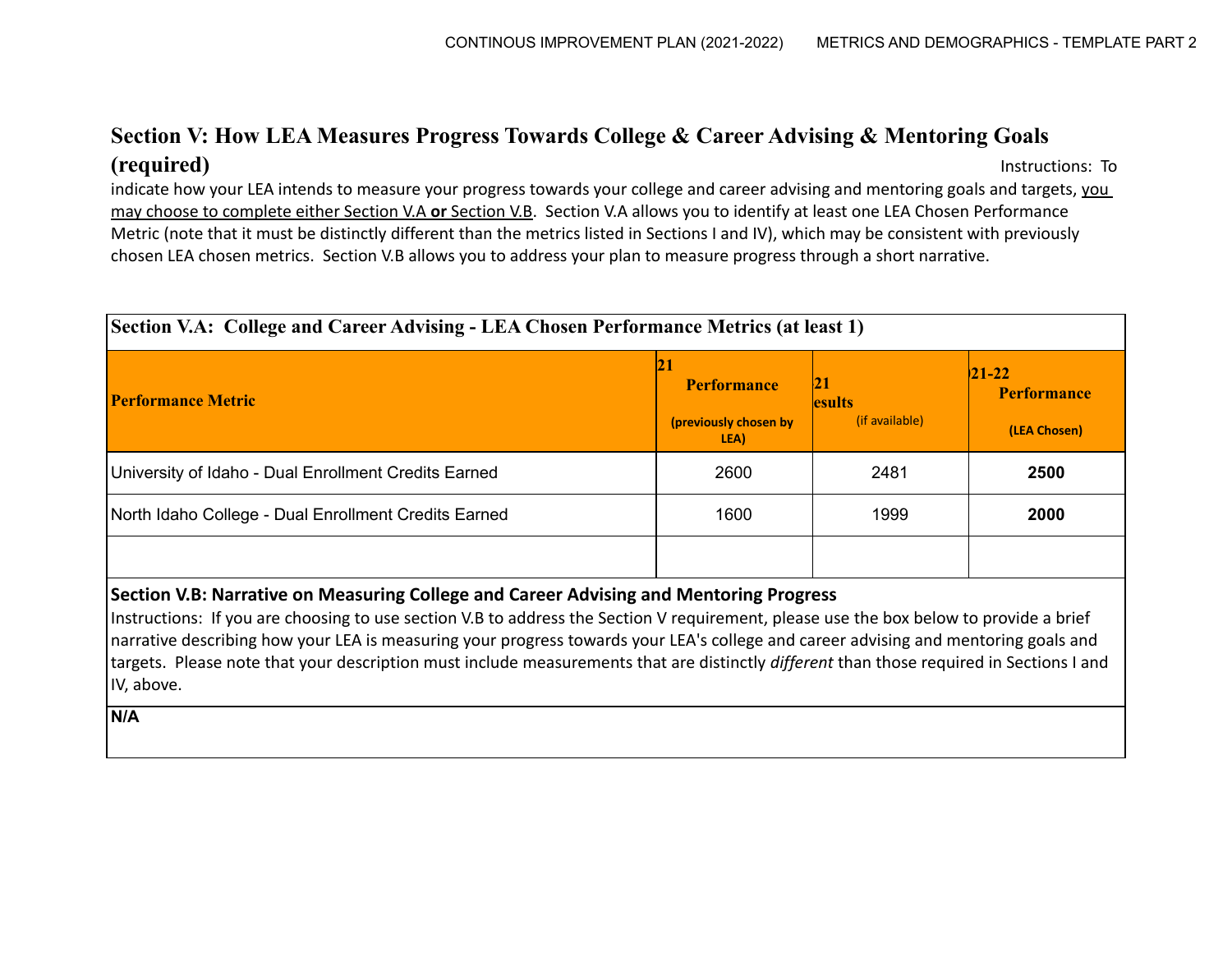## **Section VI: Report of Progress Narrative (required)** Instructions: In the provided

box, please address the progress your LEA made towards your 2020-2021 Performance Targets (as chosen for your 2020-2021 plan(s) and included in the sections above). We recommend your reflection include a) your successes in meeting performance targets; b) your areas of challenge (including those where previously set performance targets were not met); and c) any plans you have to build on your success and/or address challenges. You may expand the size of the box, if needed.

### **Successes:**

New Vision High School, our alternative high school, increased their graduation rate from 61.2% in 2019 to 69.8% in 2020.

Post Falls High School Seniors who missed their junior year SAT due to COVID-19 increased Evidence-based Reading and Writing (ERW) by 2 % and Math by 6% from Spring of 2019 to Spring of 2021. The percentage of seniors meeting both benchmarks also increased by 6%.

The median percent of progress towards Typical Growth for students in kindergarten through 8 grade on the iReady Math Diagnostic was 131% from fall to spring. Typical Growth is the average annual growth for a student at their grade and baseline placement level.

Kindergarten students returned to their home schools in the fall of 2020. (Previously they were in a kindergarten center.) Post Falls School District offers a  $\frac{1}{2}$  day kindergarten program for approximately 400+ students. For the 2020-2021 school year, literacy funds were used to provide ERI kindergarten (full day) at all seven elementary schools for select students scoring in tier 2 or 3 on the Fall IRI (Istation). Participants included approximately 18 kindergarten students with one certified teacher. Teacher professional development, ongoing collaboration, and coaching support was also provided not only for all K-3 teachers, but specifically targeting the teachers working with ERI kindergarten students. Intervention materials and strategies covered all aspects of literacy development: phonemic awareness, decoding, vocabulary, comprehension and fluency.

● Results: May 2021 IRI kindergarten scores show 54% proficiency as compared to 32% proficient in the fall. Further, previous IRI scores as reported on the spring 2019 and spring 2018 IRI show demonstrated proficiency at approximately 40%.

### **Challenges and Strategies:**

One difference we experienced during the 2020-2021 school year with our 4th grade students on the ISAT was a lack of exposure to the assessment tool. In the past our 4th grade students would have taken the test as 3rd graders and would have a better understanding of the format, the stamina it requires, etc. This year our students were coming into it "cold" like our 3rd graders typically do. One strategy we will utilize at all grade levels is providing all students the opportunity to practice for the ISAT by utilizing Interim assessments.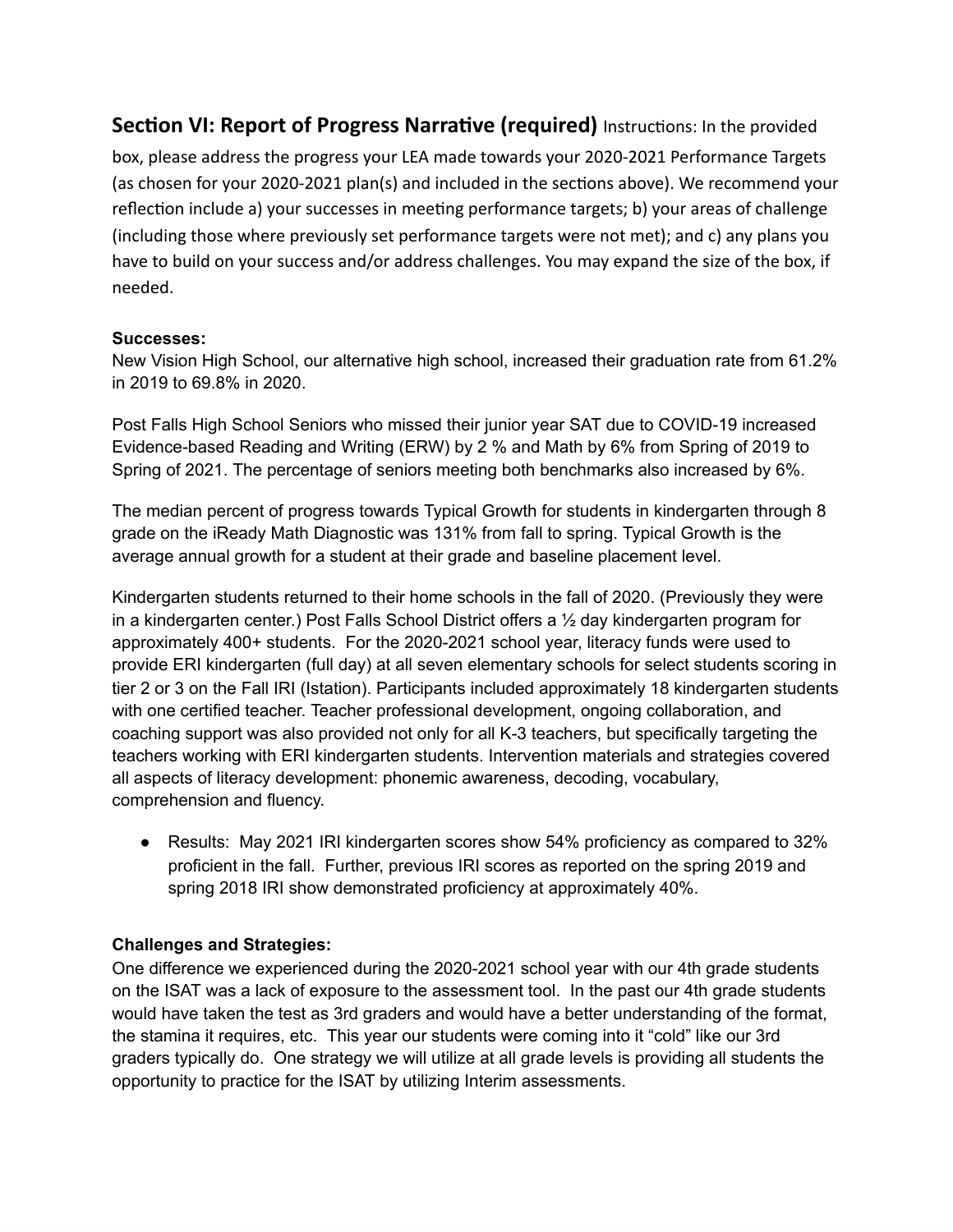Similar to other local businesses and school districts, Post Falls School District is experiencing a labor shortage. This summer close to one sixth of our certified staff left the district. Some left the profession entirely while others were hired in Washington where the wages are \$20,000-\$30,000 more per year. Many of our new hires are beginning teachers who require quite a bit of support. Additionally, some of these new hires have no experience teaching with live students as they completed their student teaching and/or initial year of teaching during the COVID shutdown. Further, we are beginning the school year with unfilled classified and certified positions.

PFSD continues to implement strategies to attract and retain staff through onboarding, mentorships, school/district climate, professional development to include educator resiliency and general working conditions. However, in order to offer a living wage to our staff in an area experiencing heavy growth and a large increase in the cost of living, the district needs better financial support from the State of Idaho. According to a 9-2-21 *CdA Press* article: Kootenai County is the third-most expensive county in the state to live in. In Kootenai County, HUD housing considers the median income to be \$65,000 a year. Someone making 50% of the median would earn \$16.20 per hour. By HUD standards, low income is considered someone making \$26 per hour. In an attempt to address the income gap for our classified staff, we revamped our classified matrix for the upcoming school year; however, our starting paraprofessional wage is still \$12.60/hr which is well below local fast-food restaurant starting wages and low income standards.

As a district we plan to communicate to state and local leaders the importance of funding schools on enrollment, not attendance, as well as taking into account all services now being offered by districts not accounted for in the development of the funding formula (i.e. classified staff, technology, buildings, Speech Language Pathologists, School Psychologist, OT/PT, etc.)